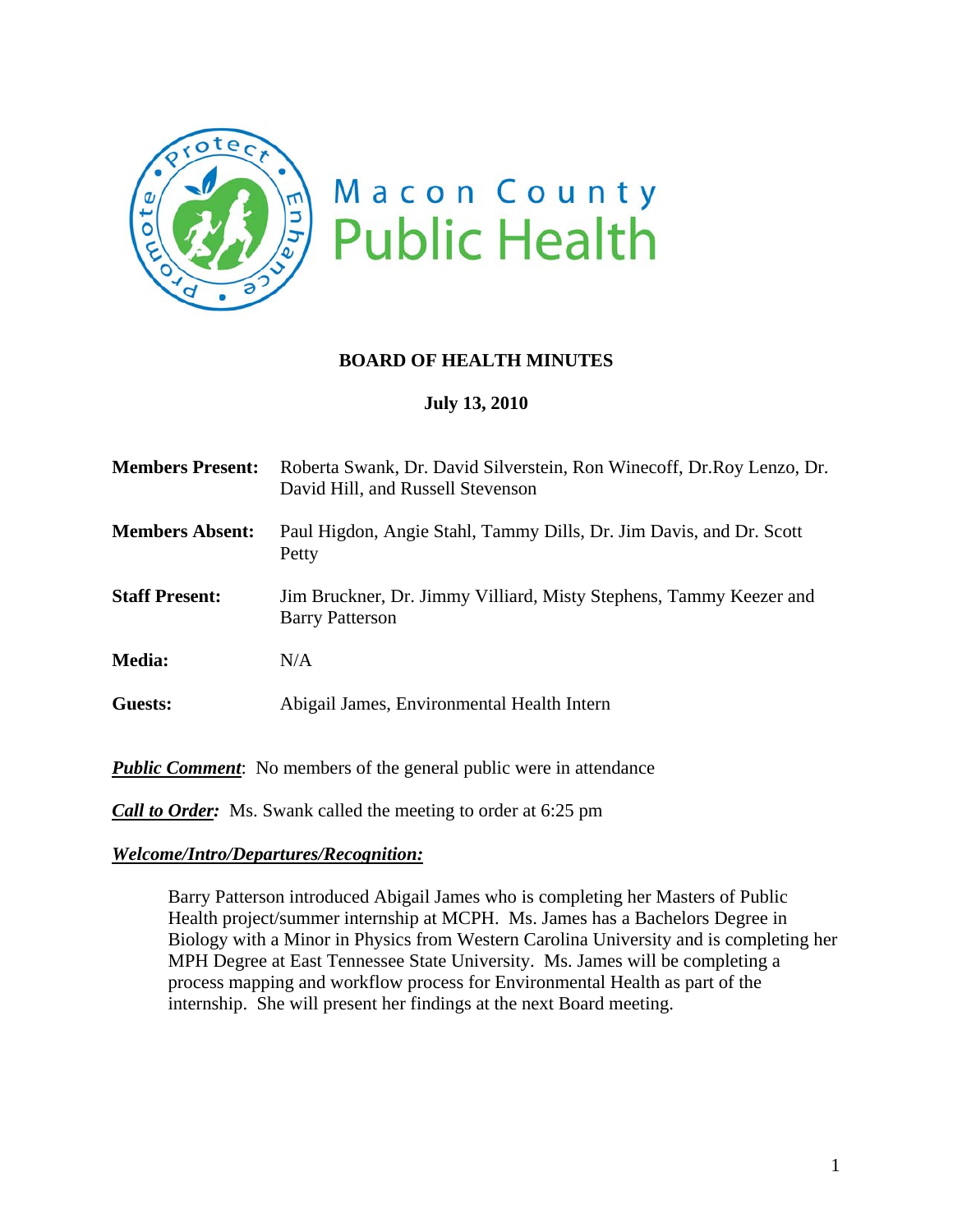### *Work Session:*

Ms. Swank welcomed members and stated the purpose of today's meeting was work and training session for the Board. Ms. Swank asked Mr. Stevenson to get us started by giving an overview of the purpose.

Mr. Stevenson stated he was viewing this as a business planning session for contingencies. He indicated that as a Board, "we have the responsibility to be forward-looking and making sure the health department maintains its vitality". Mr. Stevenson stated that based on recent budget discussions it was evident that the department was going to face future cuts and that there is tremendous uncertainty in the system as to how we continue to move forward and that the following questions needed to be considered:

- What would we do if we faced a 5% budget cut?
- How would we respond to a 10% budget cut?
- How would we respond if the grant money was not renewed?
- How would we respond if Medicaid cuts came?

Mr. Stevenson stated the Board wanted the leadership to be prepared; to ask themselves these questions and to come up with some priorities to help the Board understand how the Board needs to support the leadership if faced with these cuts. He asked the leadership to be proactive in developing contingency plans.

He highlighted that roughly 50% of the departments' budget comes from the County; 15% comes from the State; 15% comes from Medicaid; 15% comes from fees and about 5% comes from grants. He asked leadership to consider that if they were the deciding body, what programs would they target? Where are the cuts likely coming from? What systems are in place or actions does leadership have to determine what programs might face cuts?

Mr. Stevenson stated that the Board feels the leadership is well linked and networked, but the Board wants as much advanced warning as possible. The Board wants to be informed by leadership about these issues.

Mr. Stevenson indicated that along with a contingency plan, the Board understands there is legal compliance; there are mandated services and core competencies – these are the givens. He stated the Board believes in the "Rubber Band Theory" that the leadership is going to get pulled on by the Board to get out of their comfort zone, to look at the organizations capacity to deliver services, to continue to grow, and to step back and look at individual staff skill sets. He asked the leadership to keep in mind when making decisions "is this a community health risk or an individual health risk" – "risk and decision have to be balanced". He ended with the comment that, all staff has to be innovative - looking for new ways to address these new challenges.

Ms. Swank commented that there seems to be the feelings among some staff as well as individuals in the County that the Board is trying to run the department like a business. She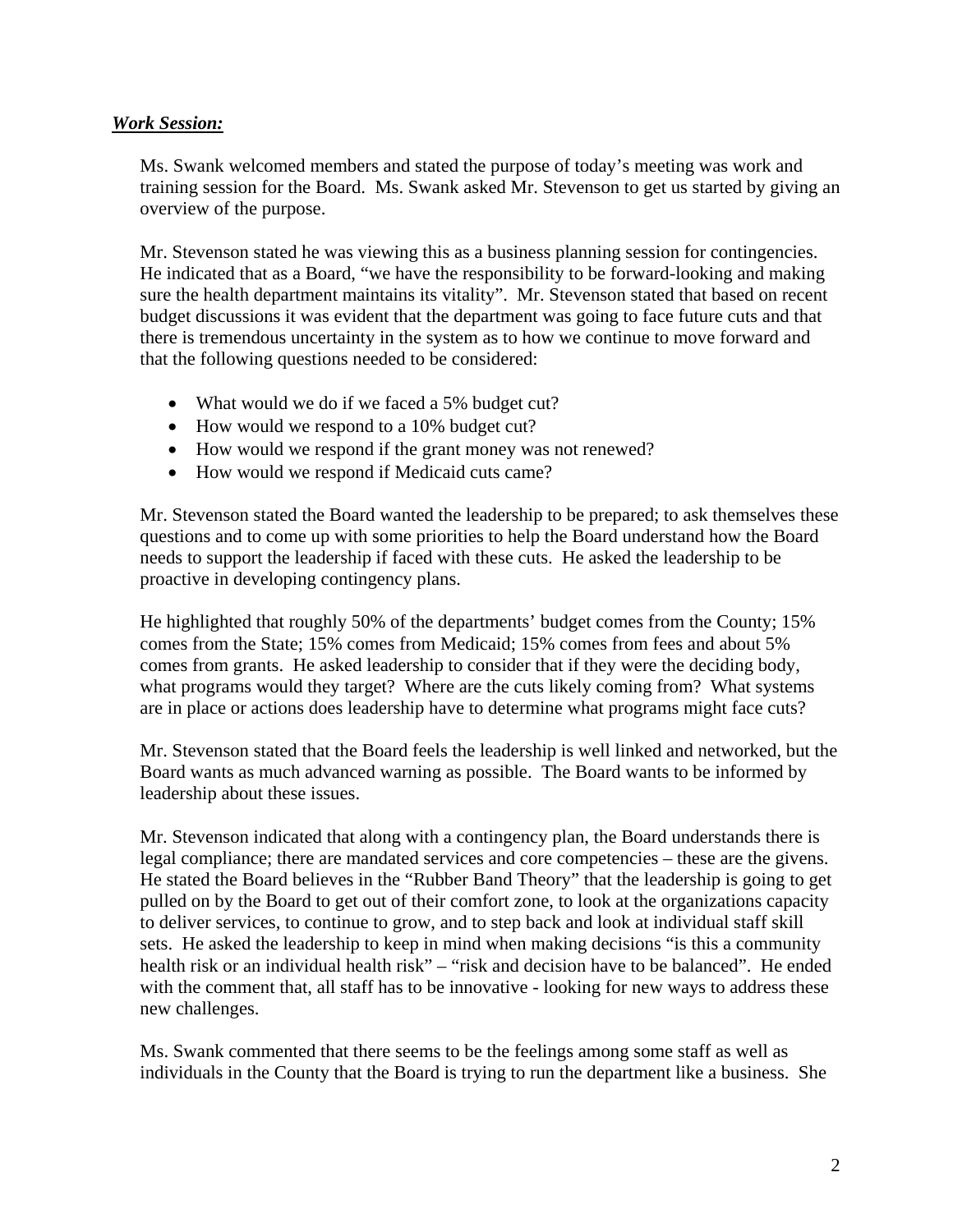stated this may be a new concept for some, but if you look at the local budget as-well-as the State and Federal budgets that we have to operate and must continue to operate in this way.

Mr. Winecoff stated he felt Mr. Stevenson and Ms. Swank were on target and that he agrees. He stated he understood the State had passed a budget with a 4.8 million dollar short fall that the Federal Government is going to be expected to make up. He stated how we can we expect this to happen when the Federal Government doesn't have the money either and he feels the financial situation is going to get worse before it gets better particularly for local government.

Dr. Silverstein stated it was obvious what the future held and that for us to not plan ahead did not make any sense at all. He stated he did not have any expertise as to what priorities would have to be set, but felt the board needed to participate in the process.

Mr. Bruckner gave an overview of information in the handout including the mission and vision, Core Services document, organizational chart, turnover report, trend report in services over the past three years, the current goals and objectives of the strategic plan, the projected revenues for FY 10/11, and projected expenditures for FY 10/11. He highlighted the meaning of Core Functions of Public Health as dictated by organizations like the American Public Health Association, the National Association of City and County Health Officials, and DHHS; and, Core Services as those mandated by law. According to the 130A Series of the North Carolina General Statutes a County has no choice but to provide for a health department whether there is State money allocated or not. However, the minimum staffing required by those Statues is four employees: a health director, a nurse (or nursing director), an administrative function (clerical and vital records), and environmental health. None of these staff functions can be contracted out. The Department has to determine how to effectively provide mandated services with the funds allocated. He concluded by saying that the leadership would provide whatever information the Board desired or requested to help in the process.

Mr. Stevenson asked that in reviewing the trends that the leadership use these trends to determine which programs are going to be of real urgency based on total clients served. Other factors that could impact these trends include age of the population of the County and political changes. Dr. Silverstein and Dr. Hill added that potential changes in Medicaid and Medicare due to current and future budget challenges and health care reform are going to impact private practices and felt this would increase the number of patients served by this department.

In closing, Ms. Swank summarized the meeting and requested the leadership of the department look at all programs and services in order to develop a document which included or expanded upon the current Core Service Document. This new document would include a service trend analysis, the aggregate cost of services by program, and the future potential of the program. Ms. Swank asked department leadership to update the board at their August 10<sup>th</sup> meeting. Ms. Swank suggested that County Manager, Jack Horton and Commission Chair Ronnie Beale be invited to the next meeting to keep them apprised of the board's